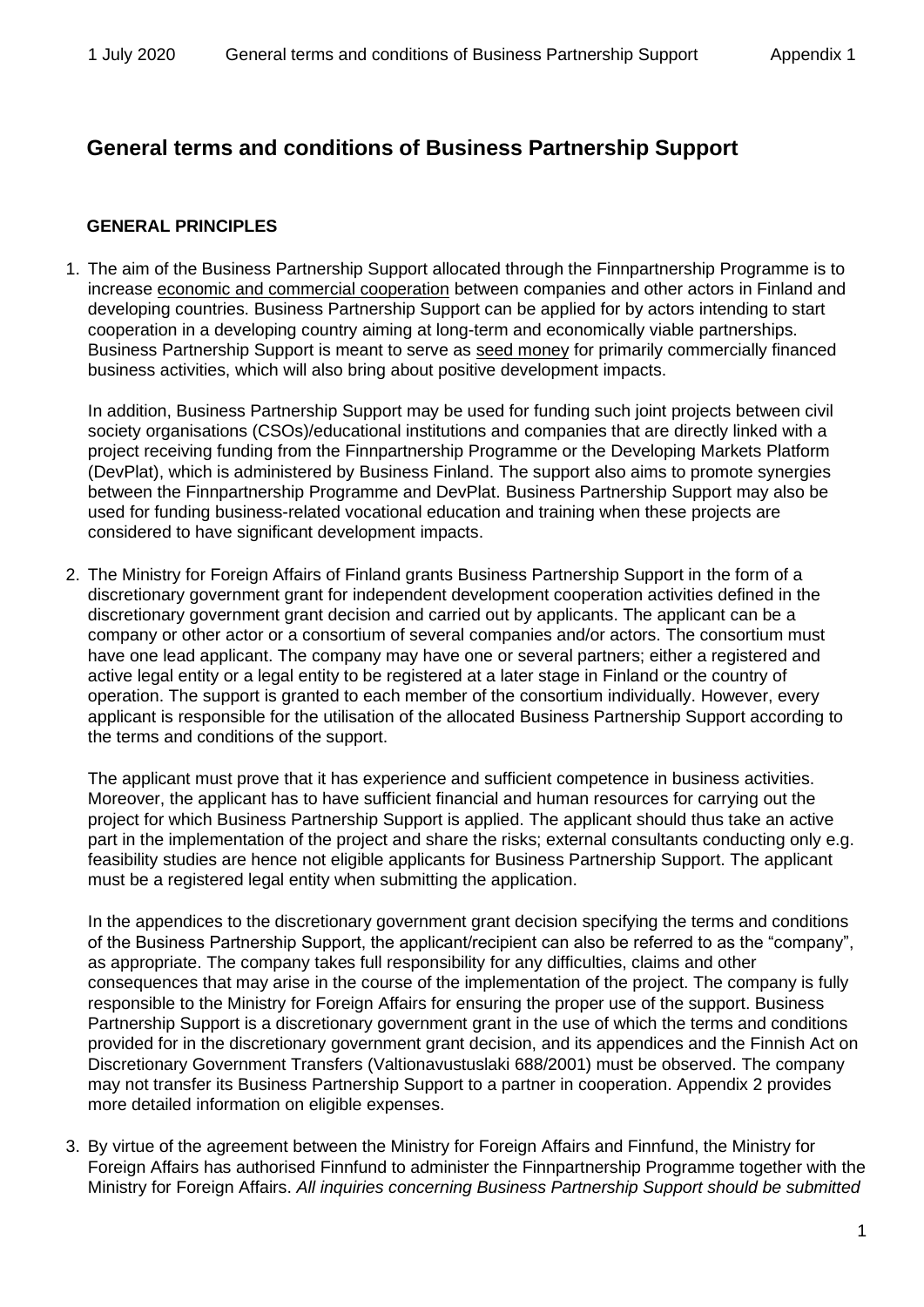#### 1 July 2020 General terms and conditions of Business Partnership Support Appendix 1

*to Finnfund/Finnpartnership*, which is an authorised representative of the Ministry for Foreign Affairs in relation to the company in all practical matters and questions concerning applications and the implementation of the programme. The contact details of the Finnpartnership Programme are Finnpartnership, c/o Finnfund, tel. +358 (0)9 348 434, [www.finnpartnership.fi](http://www.finnpartnership.fi/) and fp@finnpartnership.fi.

4. A Business Partnership refers to long-term cooperation, such as a joint venture, merger or a long-term trade relationship, between companies and other actors in Finland and a developing country. Other possible forms of cooperation include, for example, sub-contracting agreements (including with a wholesaler, dealer, commodities exchange, etc.), franchising agreements, technology-related licenses, and joint partnerships with the EU, UN organisations/agencies and international financial institutions.

The purpose of the activities for which support has been granted must be socially acceptable.<sup>1</sup> In its activities in the country of operation, the company must comply with all the relevant laws and regulations pertaining to occupational health and safety as well as social and environmental matters in force in the country in question.<sup>2</sup>

Activities in projects to which the Ministry for Foreign Affairs has granted funding must promote the objectives and principles of Finland's development policy, including the human rights-based approach to development. The Government Report on Development Policy is available for download at <https://um.fi/goals-and-principles-of-finland-s-development-policy>

The company must also comply with the principles of good governance, tax responsibility, transparency and measures against corruption in all procurement and other activities related to the project. In respect of tax responsibility and transparency, companies must follow the Foreign Ministry's tax responsibility policy. Additionally, the company confirms that, in the course of the project or while using the Business Partnership Support, the company and its employee(s) have not accepted bribes or made themselves guilty of any activities that could be considered to adversely affect procurement and functions related to the project or violate good governance, nor will they do so in the future. The company also assures that it will notify the Ministry for Foreign Affairs if there is any reason to suspect that such activities have occurred.

# **SUPPORTED PROJECTS**

5. Projects can be carried out in all developing countries eligible for Official Development Assistance (ODA) mentioned on the OECD/DAC (*Development Assistance Committee*) list. Decisions are based on the list of countries that is valid on the date when the support application is *registered by the Ministry for Foreign Affairs*.

The list of developing countries eligible for ODA also applies to support payments. If a country is about to be removed from the list, applicants should prepare for this in their reimbursement request and project planning. Once a particular country has been removed from the list, the Ministry for Foreign Affairs can no longer make payments for projects carried out in that country.

<sup>1</sup>List of activities for which support cannot be granted: https://finnpartnership.fi/wp-content/uploads/2017/10/Prohibition\_Final\_1 .1 .2014-1.pdf <sup>2</sup>For more information, please visit the International Finance Corporation (part of the World Bank Group) website: [http://www.ifc.org/wps/wcm/connect/c8f524004a73daeca09afdf998895a12/IFC\\_Performance\\_Standards.pdf?MOD=AJPERES](http://www.ifc.org/wps/wcm/connect/c8f524004a73daeca09afdf998895a12/IFC_Performance_Standards.pdf?MOD=AJPERES) https://www.ifc.org/wps/wcm/connect/Topics\_Ext\_[C](http://www.ifc.org/wps/wcm/connect/Topics_Ext_Content/IFC_External_Corporate_Site/IFC+Sustainability/)ontent/IFC\_External\_Corporate\_Site/Sustainability-At-IFC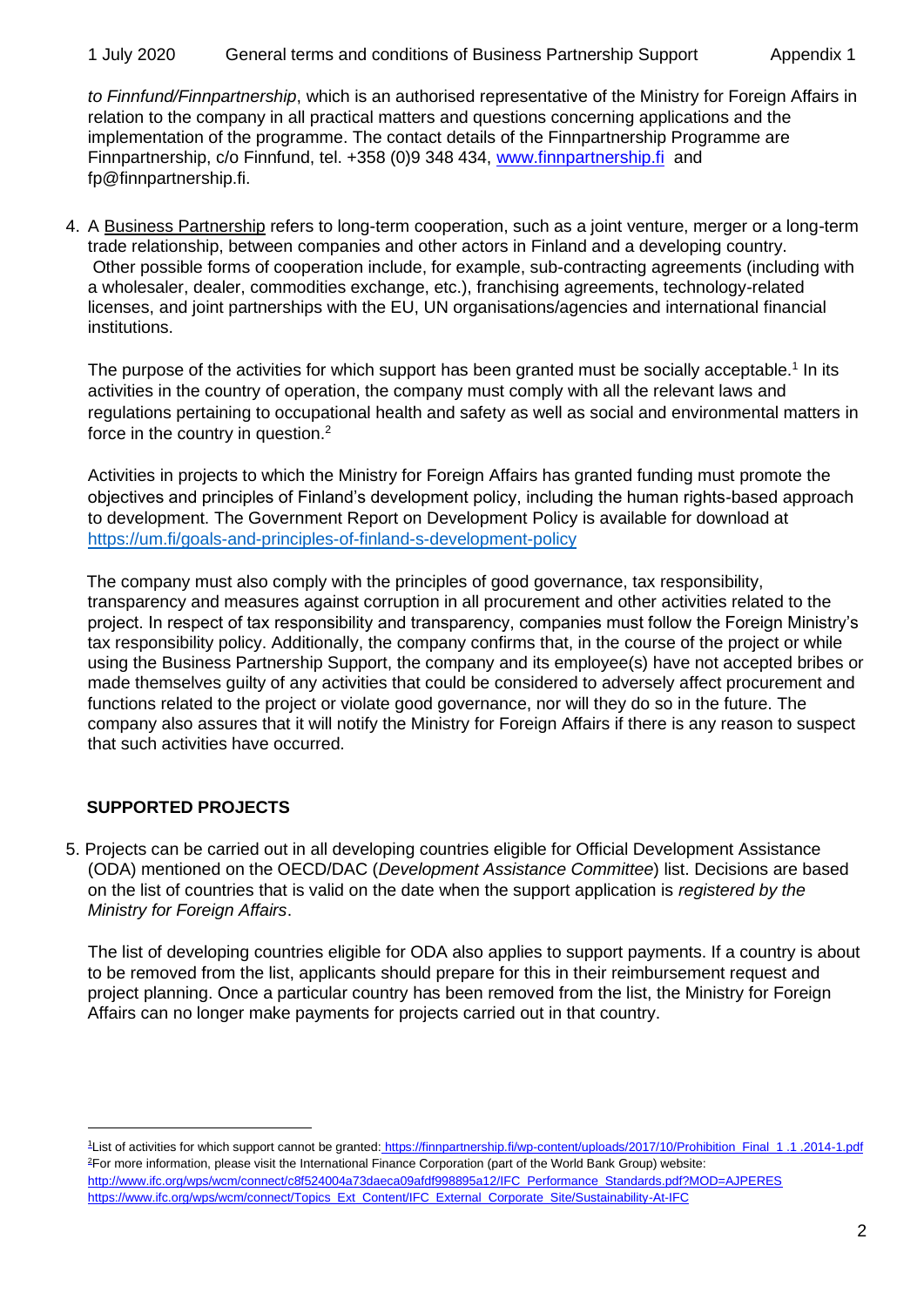The minimum requirement is that the supported activity complies with the laws of the country of operation and does not have any major negative social or environmental impacts<sup>3</sup>. When assessing the applications and later during the project cycle, the Ministry for Foreign Affairs requires that the environmental and social requirements be adequately taken into account.

Support can be granted to cover the expenses arising from the preparation of projects and development of business activities mentioned as follows:

- A joint venture in a developing country between a Finnish company and a counterpart in the developing country;
- A subsidiary established by a Finnish company in the developing country;
- An import project with commercial market potential and development impacts which boosts imports from developing countries to Finland and possibly to other countries;
- Another long-term Business Partnership in a developing country designed to sustain; Business activities related to, for example, long-term subcontracting or maintenance, franchising or licensing agreements;
- A pilot or proof-of-concept project related to a commercial/merchandised technology or solution as a part of the activities of an international organisation (EU, UN organisations/agencies, international financial institutions). The self-financing required for the project counts as eligible expenses; in this case, the self-financing required by the organisation is the total project cost for the company;

An eligible pilot or proof-of-concept project to be implemented as a part of the activities of an international organisation is a project that, if successful, can be assumed to lead to long-term commercial cooperation that creates developmental value;

- Joint projects between civil society organisations/educational institutions and companies, which are not seeking a profit-making partnership and which are directly linked with a project receiving funding from the Finnpartnership Programme or the Developing Markets Platform (DevPlat) that is administered by Business Finland. A business project linked with activities supporting a civil society organisation/educational institution is subsequently referred to as a parent project. Civil society organisations/educational institutions may carry out essential activities that support the parent project, such as:
	- $\checkmark$  cooperation between companies and civil society organisations/educational institutions to develop the capacity (related to corporate responsibility and human rights questions and vocational, technical and business training) of the parent project's interest groups, to develop cooperation networks, to pilot products and services, etc.;
	- $\checkmark$  developing cooperation and innovation platforms related to the parent project; and
	- $\checkmark$  organising seminars and workshops related to the parent project as a part of general awareness raising and advocacy efforts.
- vocational education and training, and support for local education. The support is granted for the development of vocational education and training related to the Business Partnership (e.g. overhaul of curricula, teacher training, equipment and machinery, refurbishment of facilities) and for launching new training. The projects are assessed based on the potential for the sustainability of the training structure they support and the expected development impacts.

NOTE! As regards vocational, technical and business training (including categories: 1) joint projects between civil society organisations/educational institutions and companies and 2) vocational education and training, and support for local education), there is a requirement that the beneficiaries of the

 $\frac{3}{2}$ This refers to production and/or trade or other activities that are contrary to the laws and regulations of Finland or the country of operation or to international agreements.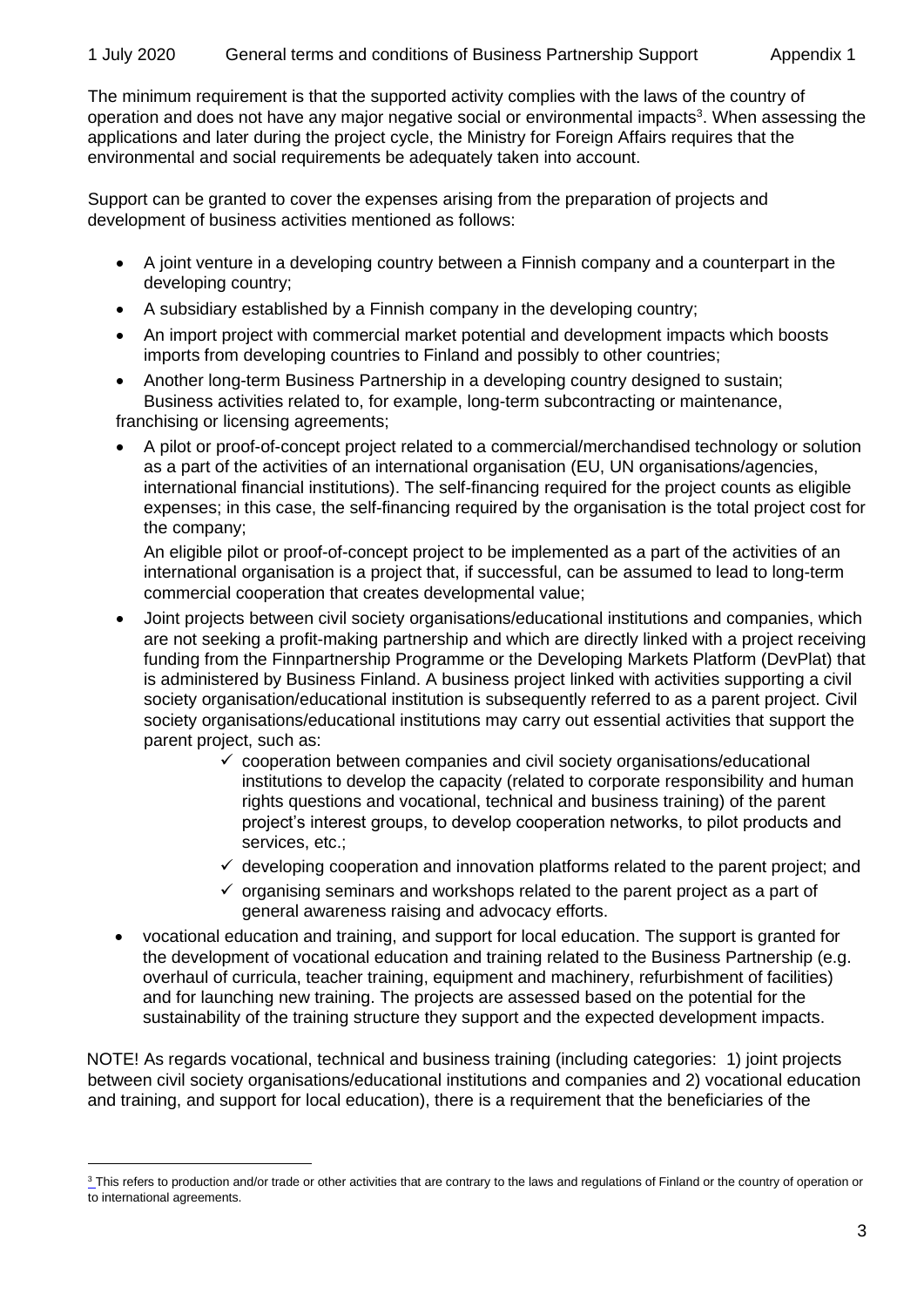#### 1 July 2020 General terms and conditions of Business Partnership Support Appendix 1

educational project include no more than 50% of the employees of the Finnish company and its developing country partner.

#### **AMOUNT OF SUPPORT**

6. The support granted by the Ministry for Foreign Affairs covers 30–85 per cent of the total approved expenses of a project, depending on the size of the applicant company and on the income level of the country of operation. The company's self-financing, which cannot be in the form of another grant, is thus 70–15 per cent.

| Percentage of support                  | High-alert fragile<br>states** | Low-income<br>developing<br>countries*** | Upper-middle-come<br>developing countries<br>(projects must have<br>direct development<br>impacts required)<br>**** |
|----------------------------------------|--------------------------------|------------------------------------------|---------------------------------------------------------------------------------------------------------------------|
| <b>BUSINESS PARTNERSHIP</b>            |                                |                                          |                                                                                                                     |
| <b>PROJECTS:</b><br>SME <sub>s</sub> * | 85%                            | 70%                                      | 50%                                                                                                                 |
| Other small and medium-sized           |                                |                                          |                                                                                                                     |
| entities                               |                                |                                          |                                                                                                                     |
| <b>BUSINESS PARTNERSHIP</b>            |                                |                                          |                                                                                                                     |
| <b>PROJECTS:</b>                       | 85%                            | 50%                                      | 30%                                                                                                                 |
| Other entities                         |                                |                                          |                                                                                                                     |
| <b>BUSINESS PARTNERSHIP</b>            |                                |                                          |                                                                                                                     |
| <b>PROJECT'S</b>                       |                                |                                          |                                                                                                                     |
| <b>ESSENTIAL SUPPORT</b>               | 85%                            | 85%                                      | 85%                                                                                                                 |
| <b>ACTIVITIES</b>                      |                                |                                          |                                                                                                                     |
| Civil society organisations,           |                                |                                          |                                                                                                                     |
| educational institutions               |                                |                                          |                                                                                                                     |

\*The EU defines an SME as follows:

- fewer than 250 employees

- annual turnover does not exceed EUR 50 million or annual balance sheet total does not exceed EUR 43 million

- the definition is also influenced by the company's relationship with other companies with respect to holdings of capital or voting rights or the right to exercise a dominant influence, see http://publications.europa.eu/resource/cellar/79c0ce87-f4dc-11e6-8a35- 01aa75ed71a1.0007.01/DOC\_1

\*\*Covers the countries on the list "Harmonized List of Fragile Situations". The current list of *high-alert fragile states* should be consulted on Finnpartnership's website under *Target countries and percentage of support*.

\*\*\*Covers the OECD/DAC categories of *least-developed countries (LDC)*, *other low-income countries (LIC)* and *lower-middleincome countries and territories (LMIC)*.

\*\*\*\*Covers the OECD/DAC category of *upper-middle-income countries and territories (UMIC)*.

Support for pilot and proof-of-concept projects implemented as a part of the operations of international organisations is calculated in accordance with normal support percentages for specified countries (30% / 50% / 70% / 85%) or 50% if the country has yet to be defined or if the project is carried out in several countries.

7. In principle, Business Partnership Support granted by the Ministry for Foreign Affairs is *de minimis* aid, which is based on the provisions of Commission Regulation (EC) No. 1407/2013 on the application of Articles 107 and 108 of the Treaty on the Functioning of the European Union to *de minimis* aid. If the applicant considers that the support does not constitute *de minimis* aid, reasons for this must be given in the application. Each project is assessed individually to determine whether it falls under the *de*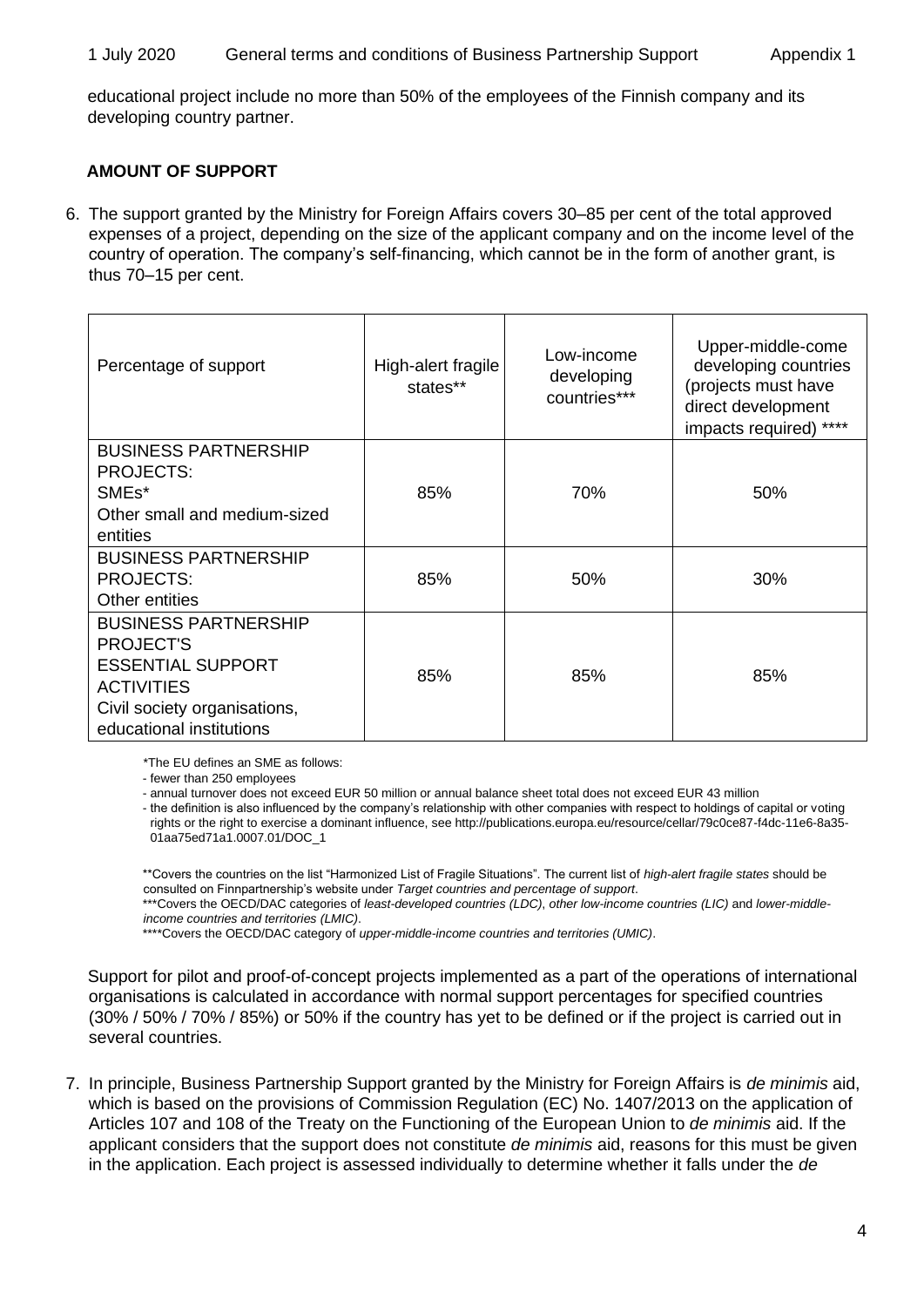*minimis* regulation. Projects whose effects do not focus on the European Economic Area do not fall under the *de minimis* regulation.

a. Within the framework of the *de minimis* regulation, a company may be granted support not exceeding the ceiling of EUR 200,000 over any three fiscal-year period. The total amount of *de minimis* financing granted by all different public authorities during the period under review should be taken into consideration. At the group level, a parent company and its subsidiary operating in the same Member State are treated as a single company, and the support they receive is added together. Prior to granting *de minimis* aid, the Ministry for Foreign Affairs must obtain full information – in writing or via email – concerning other *de minimis* aid received during the two preceding fiscal years and during the current fiscal year.

As an exception to the main rule, limited amounts of *de minimis* aid can be granted to the following sectors: fisheries and aquaculture (*de minimis* limit of EUR 30,000); primary production of agricultural products (*de minimis* limit of EUR 15,000). The ceiling for undertakings performing road freight transport for hire or reward is EUR 100,000. As an exception to the main rule, *de minimis* aid cannot be granted to the coal industry, nor can it be granted as export aid or as aid favouring domestic over imported products.

All the information regarding the application of the *de minimis* regulation shall be recorded and compiled together. Records concerning granted *de minimis* aid shall be stored for 10 years from the date of granting. These records shall contain all information necessary to prove that the requirements of the *de minimis* regulation have been complied with. On the Commission's request, all the information regarding *de minimis* aid shall be provided within 20 working days from the date of the request.

- b. A maximum of EUR 400,000 in Business Partnership Support per project can be allocated for projects that do not fall under the *de minimis* regulation.
- 8. If the eligible costs to be covered by Business Partnership Support equal 30% or less of the costs for the project on the project application, the application for support will be rejected.

# **USE OF SUPPORT**

#### **Uses**

9. Business Partnership Support may be used only for the purpose and to cover the expenses that it was applied for according to the application and the attached project budget, on the basis of which discretionary government grant has been granted.

#### **Changes to original use**

10. If changes are made to the project plan and/or project budget, the company must apply for permission for the change in writing and always prior to the start of the activity in question through the e-Service of the Ministry for Foreign Affairs.

### **Term of use**

11. The support granted shall be used and the reimbursement request shall be submitted within 24 months after the date of notification of the decision to award the discretionary government grant. The support granted shall be used and the reimbursement request shall be submitted within 24 months after the date of notification of the decision to award the discretionary government grant. Unless otherwise proven, the discretionary government grant decision is considered to have been received for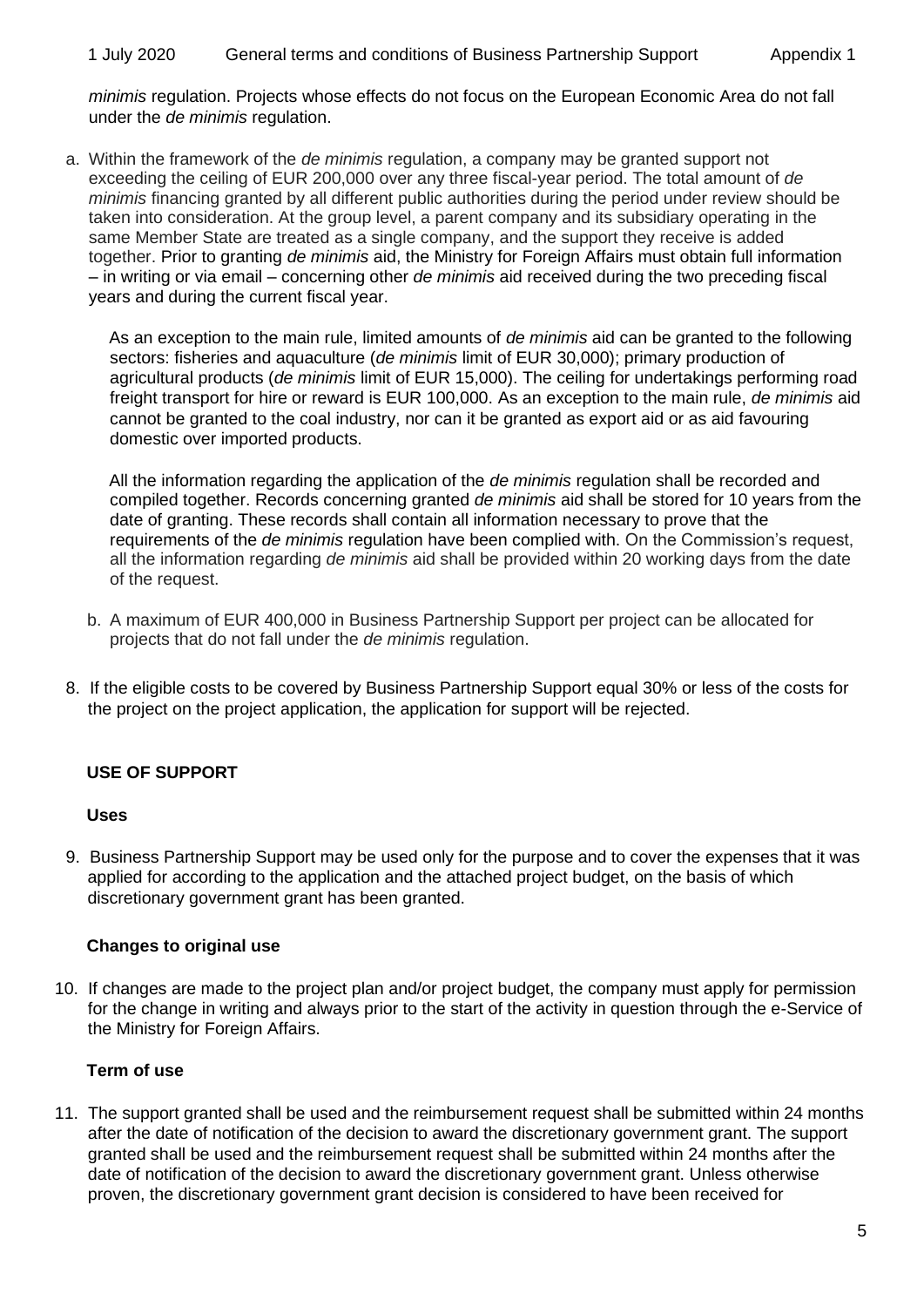#### 1 July 2020 General terms and conditions of Business Partnership Support Appendix 1

information on the third day after the decision has been available for viewing in the e-Service. In the event that the company has not requested reimbursement of the granted funds by the due date, the Ministry for Foreign Affairs can annul the decision to award funds and reallocate the unused appropriations.

### **Eligible expenses**

12. Business Partnership Support shall be used only to cover reasonable expenses that are considered essential from the point of view of the implementation of the project in accordance with the attached project budget and on the basis of the criteria set by the Ministry for Foreign Affairs at the time of granting the support. In its activities and the management of its finances, the company should act as economically as possible. Expenses eligible for Business Partnership Support are specified in Appendix 2.

# **PAYMENT OF SUPPORT**

13. Business Partnership Support is paid retroactively on the basis of the actual approved and paid expenses in one or two instalments to the bank account provided by the recipient. Before the support can be paid, the company must sign and return the Letter of Commitment (Appendix 6) as instructed. The request for payment shall be submitted within 24 months after the date of notification of the discretionary government grant decision. To obtain the reimbursement, the recipient company must send a request for payment, along with the required attachments, to the Ministry for Foreign Affairs/KEO-50, filled in properly according to the instructions issued by the Ministry for Foreign Affairs. The payment request must correspond to the actual, paid and eligible expenses based on the project budget (Appendix 2).

In order to receive the payment, the company must submit a progress report or final report in conjunction with the request for payment according to the instructions issued by the Ministry for Foreign Affairs. In addition, the company must submit an auditor's statement. The auditor's statement must include as an attachment the BPS auditor's checklist duly completed.

More detailed instructions on auditing and reporting are given in paragraphs 15 to 18 of this Appendix, in the Audit Instructions, Auditor's Statement Template and Reporting Instructions.

# **SUPERVISION OF USE OF SUPPORT**

#### **Right of supervision by the Ministry for Foreign Affairs**

14. The Ministry for Foreign Affairs or its assigned representative, the National Audit Office of Finland and state auditors are entitled, in a company's premises or otherwise, to audit the company's entire accounts, assets and other data and reports, documents, records and other material that have a bearing on the audit, and to also otherwise review the implementation of the project in question. The company is obligated to provide the Ministry with correct and adequate information, material that is required for the audit, and any necessary assistance in the course of the audit.

#### **Bookkeeping and audit**

15. In the project's bookkeeping, the company receiving Business Partnership Support must comply with the national accounting rules and regulations of the company's country of registration (e.g. the Accounting Act and Decree of Finland) as well as good accounting practice. The accounts of the project shall be organised in such a way that information and account reports on the use of the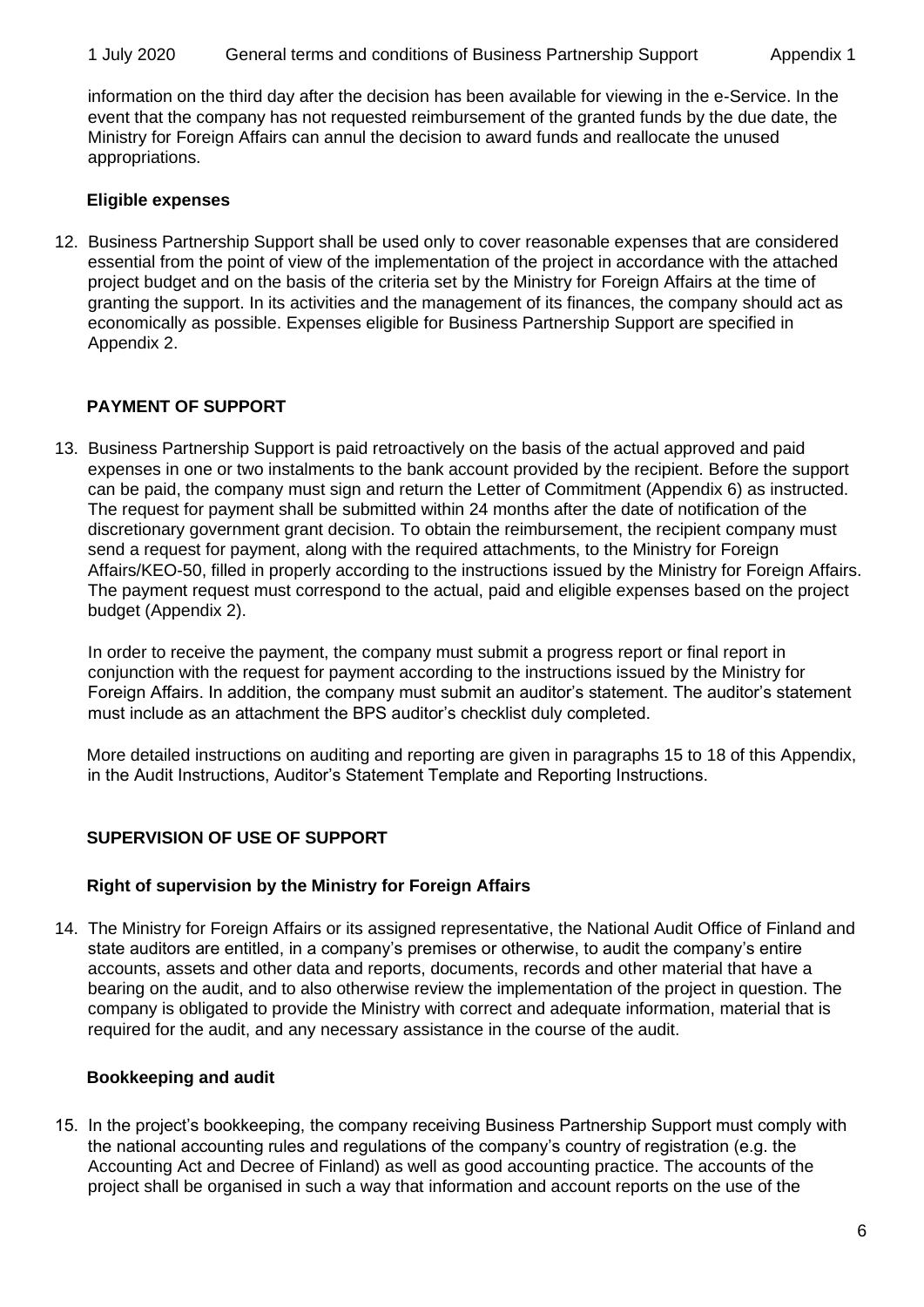Business Partnership Support and total assets of the project, as well as the self-financing contribution, are clearly entered onto separate accounts so that they can be reviewed and audited without difficulties. Under a separate master account, sub-accounts should be used as far as possible for types of expenditure approved in the project budget.

Expense receipts must contain relevant bookkeeping information and be filed and kept so that the Ministry has access to them for auditing. The auditing must carried out in accordance with the International Standard on Related Services ('ISRS') 4400 Engagements to perform Agreed-upon Procedures regarding Financial Information as well as with these instructions. The auditor must audit 100% of the expenses included in the reimbursement request (a random sample audit is not sufficient).

*Finnpartnership* recommends that the auditing be carried out by the auditor selected by the company's general meeting. In the event that the company is not otherwise obligated by the Auditing Act to select an auditor, it is, however, obligated to select an auditor for the auditing of the Business Partnership Support. The selected auditor must meet the requirements set out in the following paragraph. The Ministry for Foreign Affairs and the Finnpartnership programme have the right to communicate directly with the selected auditor of the company receiving Business Partnership Support.

The auditor must hold a degree of an authorised auditor (KHT, HTM or a similar qualification) approved in the country of registration of the company receiving support. Auditors must fill in a checklist in accordance with the instructions provided by the Ministry for Foreign Affairs and prepare a report according to the template provided.

# **Reporting**

- 16. In connection with every payment request, the applicant is to submit a report that describes the project's activities and use of funds. It is recommended that the report be prepared using the reporting template found on Finnpartnership's website (Appendix 5). If the support expires without any payments being made, the applicant is to provide a short description of why the project has not been carried out.
- 17. The company must fill in project follow-up questionnaires (two in total). The company shall receive the first electronic questionnaire no later than one year after the date of expiry of the support. The second questionnaire shall be sent one year after the submission of the first follow-up report at the latest.
- 18. The company must notify the Ministry for Foreign Affairs of any changes that will have an essential impact on the project timetable or use of the support without delay.

# **FAILURE TO COMPLY WITH THE TERMS AND CONDITIONS – REFUND AND CLAIM OF RECOVERY OF SUPPORT**

#### **Consequences of failure to comply with the terms and conditions**

- 19. If the terms and conditions set by the Ministry for Foreign Affairs relating to the use of the Business Partnership Support have not been complied with, the Ministry may:
	- establish a due date for compliance with the conditions;
	- suspend payment of support; and
	- order the return of support that has already been disbursed.

#### **Suspending disbursements**

20. The Ministry for Foreign Affairs may suspend disbursement of granted support to a company if: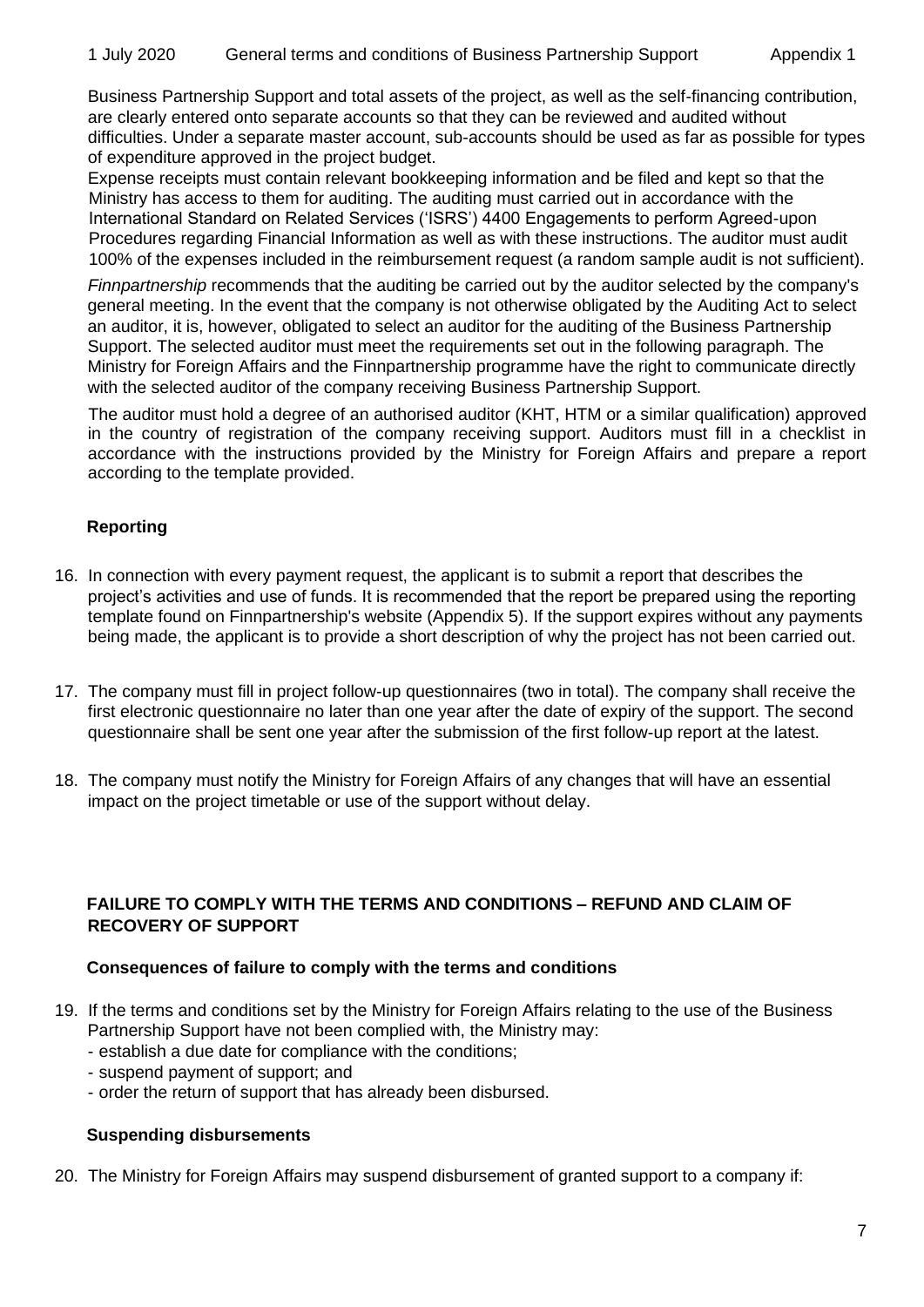- there are reasonable grounds to suspect that the company will not comply with the conditions set for the use of support;
- the grounds on which support was granted have essentially changed; or
- a suspension of disbursements is required by European Union law.

### **Repayment**

21. The organisation shall be obligated to return the support or part of it without delay if the grant was awarded erroneously, excessively or manifestly without grounds.

# **Clawback**

- 22. The Ministry for Foreign Affairs is entitled to decline to disburse the grant it has awarded or to claw back a disbursement or a part of it with interest if it is found that:
	- a company has failed to repay a grant that has been deemed for repayment based on section 20;
	- a company has used the grant for an end that essentially differs from its intended use at the time of granting;
	- a company has presented such incorrect or misleading information about a matter in order to obtain Business Partnership Support that has essentially influenced the decision about the support, its amount or terms, or a company has concealed such information;
	- a company does not supply the reports and clarifications specified in sections 16, 17 and 18 by their due dates or hinders the supervision and/or audit of the use of the grant;
	- a company has terminated the activities for which support had been obtained, downsized its operations or transferred the business to another entity;
	- a company has become subject to execution, been placed into liquidation, faced bankruptcy or the company's capacity to take responsibility for the activities for which the support had been granted has become weakened for some other corresponding reason;
	- a company fails to otherwise comply with the terms and conditions set by the Ministry for Foreign Affairs or the provisions relating to discretionary government grants and their implementation;
	- the European Union law requires the clawback; or
	- according to the provisions relating to discretionary government grants and their implementation, there are grounds or some other special reason comparable to the aforementioned aspects for the termination or repayment of disbursements.

# **Interest**

23. Recipients of discretionary government grants shall pay an annual interest in accordance with Section 3(2) of the Finnish Interest Act [\(Korkolaki 633/1982\)](https://www.finlex.fi/en/laki/kaannokset/1982/en19820633_20130032.pdf) plus three percentage points on the amount to be repaid or clawed back from the day the grant was paid. (Act on Discretionary Government Transfers (688/2001), section 24)

# **OTHER TERMS AND CONDITIONS RELATED TO THE USE OF THE SUPPORT**

24. Business Partnership Support, granted by the Ministry for Foreign Affairs, is a part of the development cooperation carried out by the public sector in Finland and it is included in the reports on Finland's Official Development Assistance to the OECD. The names of organisations that have submitted applications for support and the names and sectors of recipients of Business Partnership Support, along with the project statistics collected using the application form, the project's country of operation and the amount of support applied for/granted, are public information.